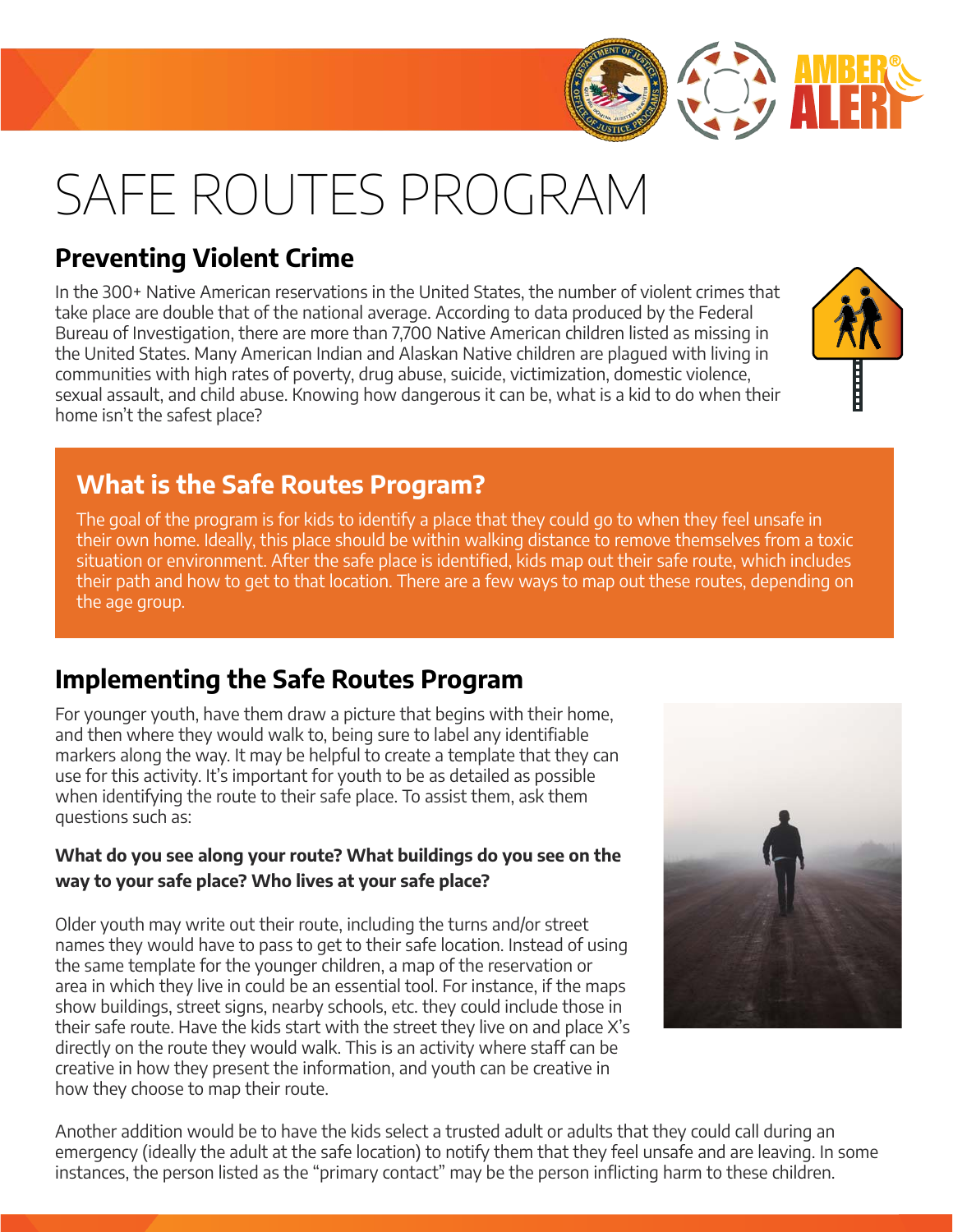

Note: In certain cultures, tribes, and on certain reservations, families may be very close knit. This may make it difficult for youth to contact an adult that they identify as safe contact if they feel like they will get in trouble for speaking out on this. If this is relevant to your community, the tribal police and Law Enforcement can be a safe contact for these individuals.

### **Why is the Safe Routes Program Important?**

The Safe Routes Program serves as an activity that youth can use to identify their safe place, as well as people they feel safe around during an emergency. It can also be used as an emergency response resource in the event a child goes missing. With the high rates of crime that happen on many reservations and within Native communities, it provides law enforcement with a place to search based on what the child has identified as a safe place. In addition, those people that the youth have identified can be used to assist an investigation.

Note: The route is more important than the destination. If the child is in trouble and needs to hide they may not reach their safe place, but police may know where to look based on the safe route and the process it takes to get there.

### **The Safe Route Model**

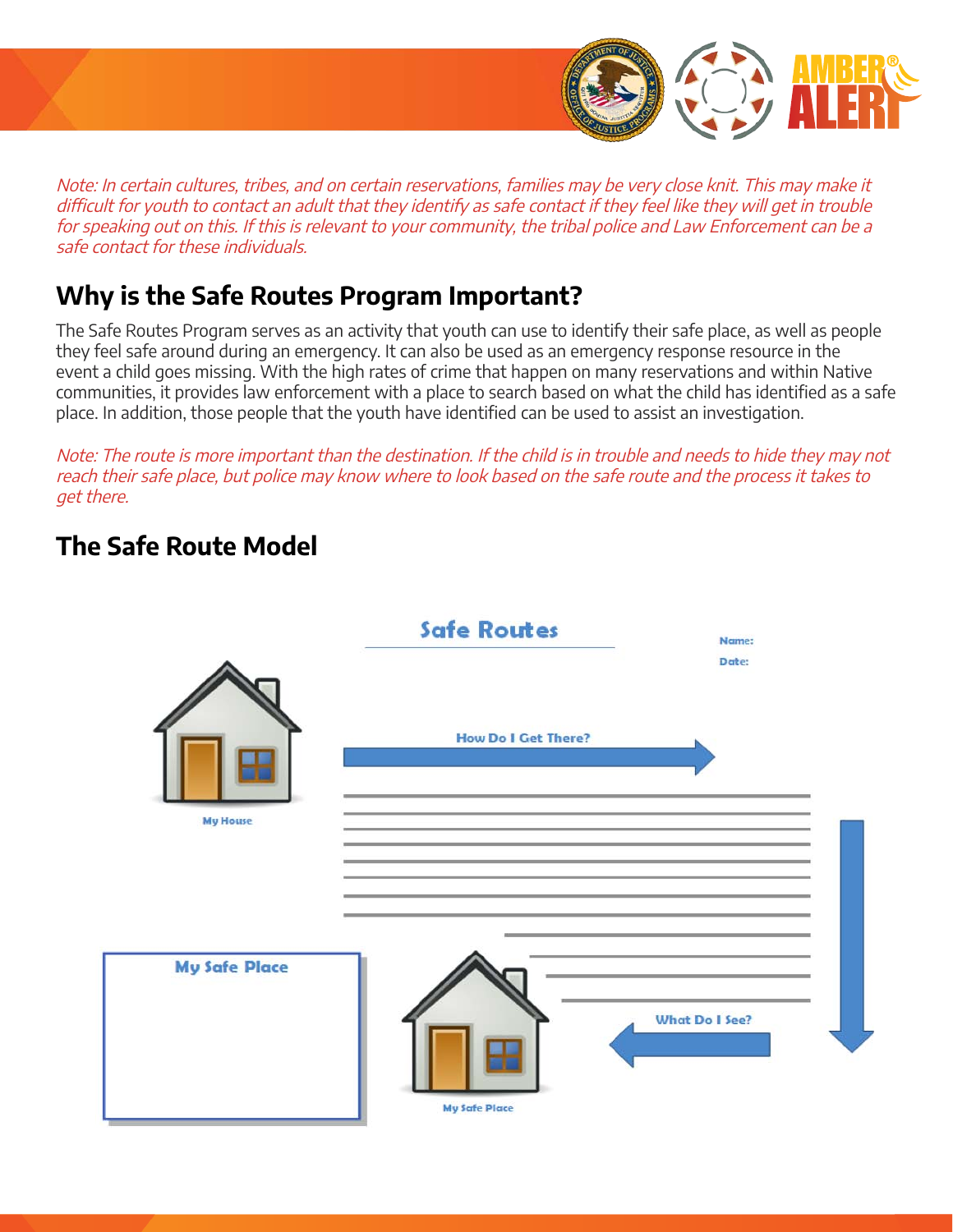

The Safe Routes Map starts off at the participant's home. From there they are introduced to the first part of

this activity. There is a space provided for youth to explain the steps they take to get to their "safe place," and what they see along their route. In this section participants should write steps such as the turns they make, stores that they pass along the way, if they walk on a main road, if they have to walk through the woods, etc. Youth should try to be as detailed as possible so that their safe place could be found by law enforcement or tribal police if this child were to go missing.

There also a space labeled "**My Safe Place."** In this section, youth should mention what or where their safe place is. If it's a relative's or a friend's house, or even a youth-serving organization, they should note that here. **The safe place should be somewhere that someone** 



is present in the event child is being followed. It is important to mention that while youth may think their safe place is a quiet area by the river where they can escape harm or a stressful situation, it may not be the safest place to be if they are in immediate danger or are being pursued.

Note: If youth mention that your youth organization is their "safe place" for when they don't feel safe at home, you should make it a point to check on these individuals regularly and ask "how's everything at home going?" These kids may be there because they enjoy the club but if they mention that it is their safe place it may be something else going on as well.

On the Tribal database there is a template they can use to identify their **Safe Contact(s)**. As mentioned earlier, it is important for them to list a few safe contacts in case the primary contact person is the individual youth is identified as a threat. It is important that they are able to reach their safe contact during an emergency so that they know to expect them.

#### **Staff members at your organization could also be considered safe contacts.**

as an overflow for the youth, or it can be used for the youth professional if more information presents itself later on. Lastly there is a place for any **Additional Details** they may want to add about their safe place or safe contacts. This area can be used

| My Safe Contact(s):  |
|----------------------|
| Name:                |
| <b>Phone Number:</b> |
| Name:                |
| <b>Phone Number:</b> |

**Additional Details:**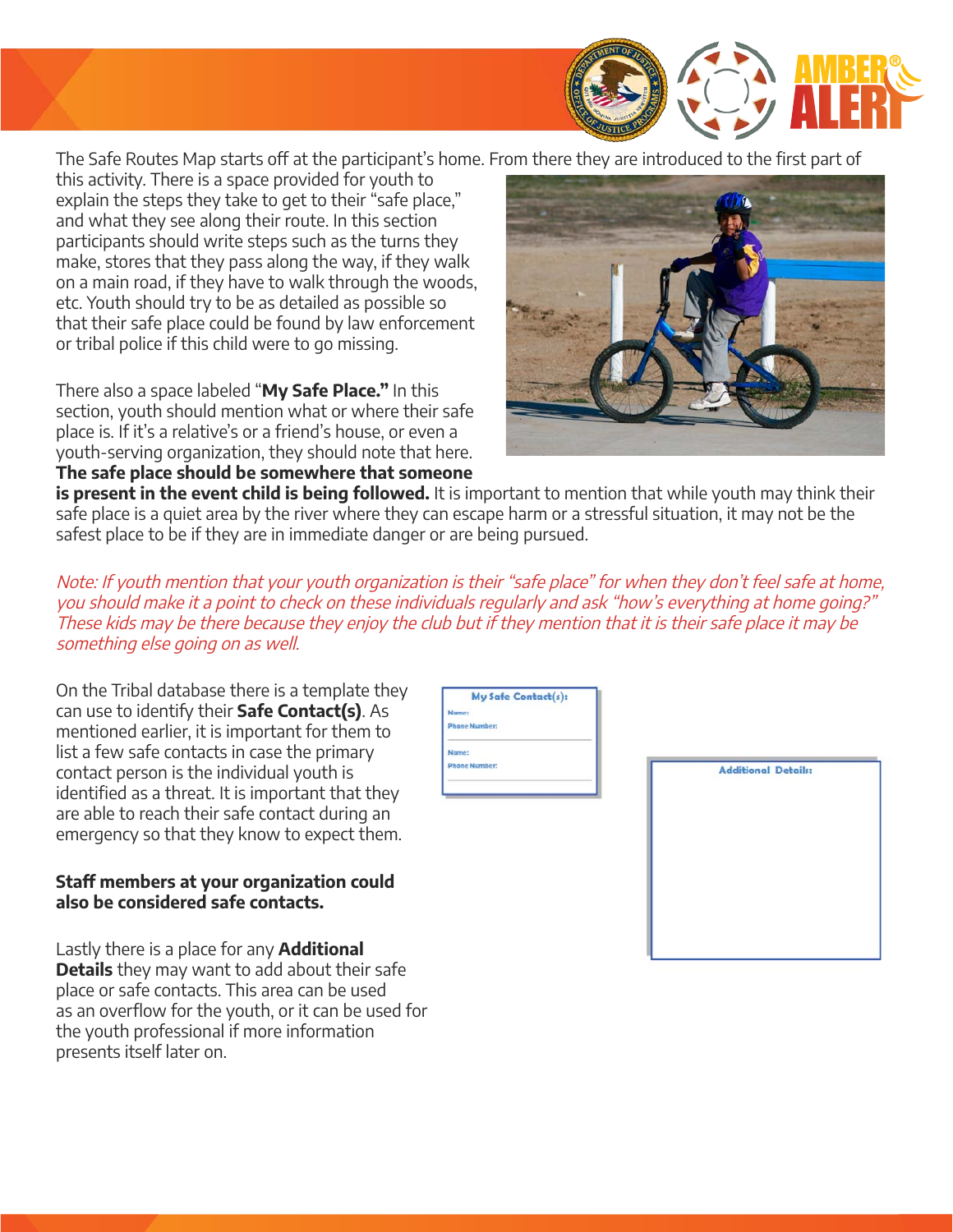

### **Modifications**

The model can be modified in any way you prefer. Some modifications may include:

#### **Model template vs. a map of the reservation**

A map of the reservation may make it easier for youth professionals can get a better visual on where their • safe place is in case of an emergency.

#### **Multiple models**

• They don't have to be limited to one safe place. If the participants have more than one, feel free to have them fill out additional templates/models.

#### **Types of models**

• **Daytime and Nighttime models**

If their safe place is a friend's house, they may not be able to go there at night so having a day time and night time model may be helpful.

#### • **Daytime and Nighttime contacts**

As mentioned above, some contacts may not be reachable depending on the time of day so having multiple people to call will be beneficial. Tribal police or other forms of law enforcement will be ideal to have as a safe contact because they will be able to be reached at all times.

**Disclaimer**- Although you shouldn't encourage youth to leave their home at night, if they are in a situation where they feel unsafe and could potentially be harmed at home, having a nighttime model would be beneficial.

#### **Sources**

McCain, John. "Ending The Tragedy Of Child Abductions In Indian Country." Medium, Medium, 10 May 2017, [www.medium.com/@SenatorJohnMcCain/ending-the-tragedy-of-child-abductions-in-indian](http://www.medium.com/@SenatorJohnMcCain/ending-the-tragedy-of-child-abductions-in-indian-country-cc4aec7d689a)[country-cc4aec7d689a](http://www.medium.com/@SenatorJohnMcCain/ending-the-tragedy-of-child-abductions-in-indian-country-cc4aec7d689a).

Culp-Ressler, Tara. "The Shocking Rates Of Violence And Abuse Facing Native American Kids." ThinkProgress, 18 Nov. 2014, 2:12 PM, [www.thinkprogress.org/the-shocking-rates-of-violence-and](http://www.thinkprogress.org/the-shocking-rates-of-violence-and-abuse- facing-native-american-kids-883449df0f63)[abuse-facing-native-american-kids-883449df0f63](http://www.thinkprogress.org/the-shocking-rates-of-violence-and-abuse- facing-native-american-kids-883449df0f63).

Williams, Timothy. "Higher Crime, Fewer Charges on Indian Land." The New York Times, The New York Times, 20 Feb. 2012, [www.nytimes.com/2012/02/21/us/on-indian-reservations-higher-crime-and-fewer](http://www.nytimes.com/2012/02/21/us/on-indian-reservations-higher-crime-and-fewer-prosecutions.html)[prosecutions.html](http://www.nytimes.com/2012/02/21/us/on-indian-reservations-higher-crime-and-fewer-prosecutions.html).

Special thanks to Nikiea Johnson, a former Clubhouse Director at the Boys & Girls Clubs of Greater Scottsdale, for her insight and contribution to this resource.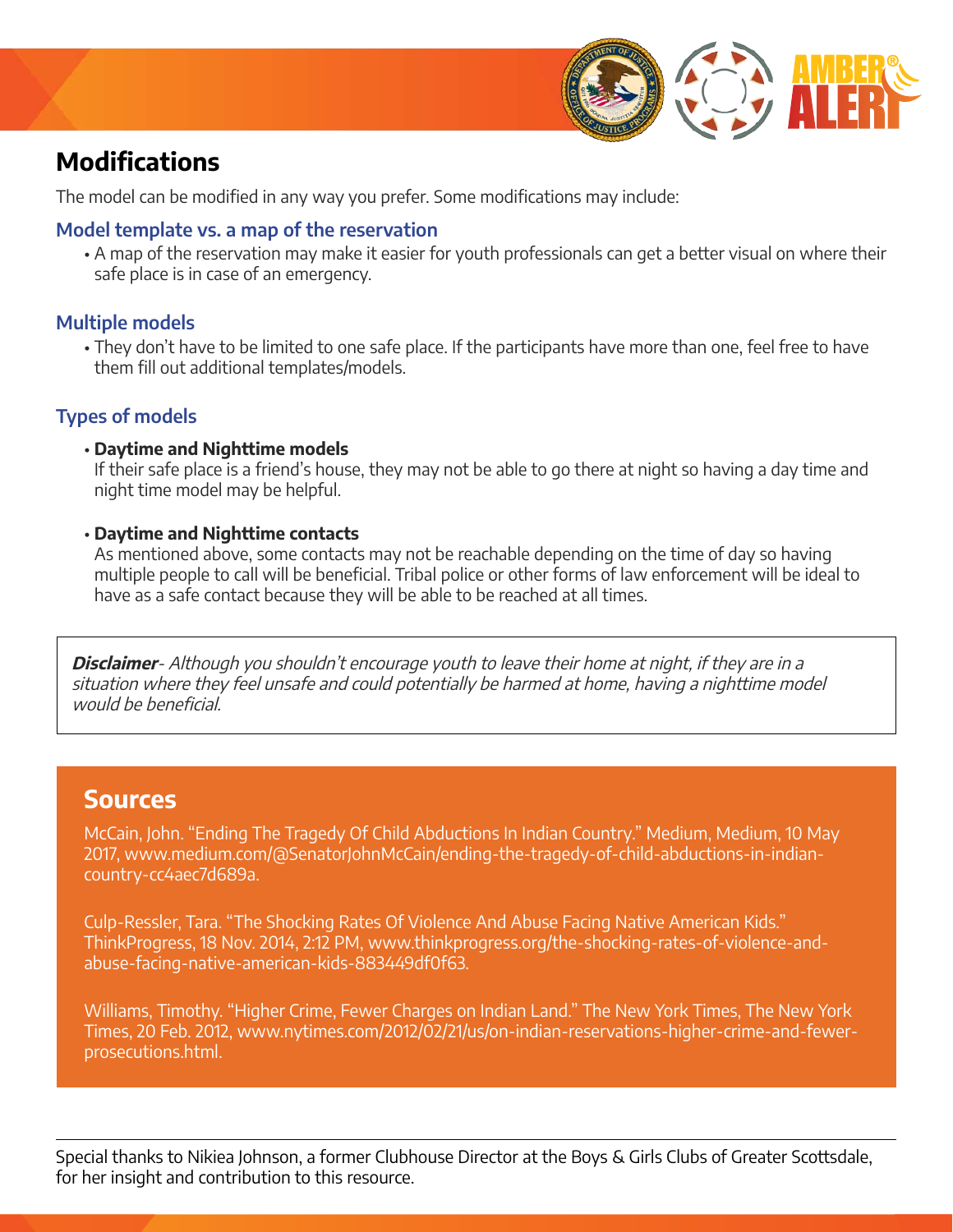## Safe Routes **Name:**